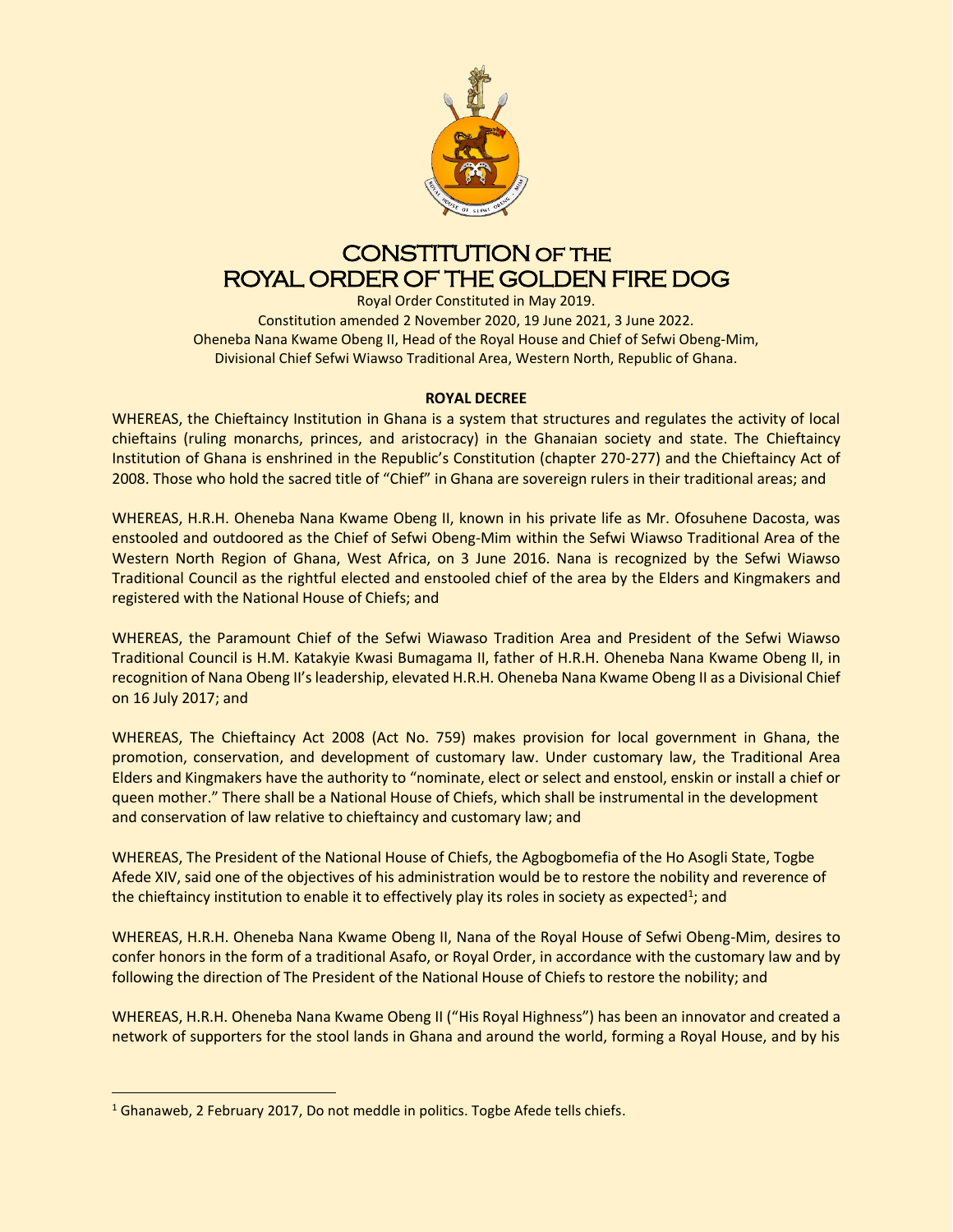rightful fount of honor as a Chief elected and enstooled under traditional customs, hereby created the following Royal Order and Guidelines below.

# **PREAMBLE**

# **Foundation for the Royal Order of the Golden Fire Dog**

The Aduana people are believed to have been led out of the ground by a dog which had fire in his mouth. Hence, they are referred to as Ogyaasefuo. It is also believed that the first Aduana had a dog that once was out to search for food and on seeing fire the dog thought there was something to eat for him and in doing so got his mouth seriously burnt. When the owner saw it coming with the fire he then said, "*m'atwea woabre me adie*" meaning "my dog you have brought me something worthy."

The Royal Order of the Golden Fire Dog (ROGFD) is constituted and inaugurated under the auspices of the Royal House and Local Council of Sefwi Obeng-Mim and the Chieftaincy of His Royal Highness Oheneba Nana Kwame Obeng II, in order to promote the ancient code of the military protectors, an Asafo, of the ancient Akan Kingdom. This tradition dates back to time immemorial and the Asafo being in service to the Royal House of Sefwi Obeng-Mim. Keeping the spirit of the traditional Asafo of the Akan, this Order respectfully emulates a more known system of codifying the chivalric rankings carried with our noble and sacred Order.

The international members of this Royal Order are dedicated to the development of the Stool Lands under the care of the Royal House. Acceptance into the Order is based on the assessment of the human values and quality of character of the applicant, without distinction or discrimination based on religious, social class, race, political tendencies, physical disability, or sexual orientation. Advancement in rank is based on merit.

Each Akan warrior, *Kofo*, here after referred to as a Knight or Dame, who is admitted to the Asafo of the Royal House should be aware that he/she is part of a chivalric institution representing the Royal House of Sefwi Obeng-Mim, are recognized as noble members under traditional customs of Sefwi Obeng-Mim and the Royal House, and consequently should be prepared to accept and to practice a Chivalric Code of Honor, such as provided in this Constitution. His Royal Highness, by his own right and prerogative, as well as on recommendation by the Royal House, the Grand Council of the Order, and primarily by the Local Council of Sefwi Obeng-Mim, may remove a title of nobility, knighthood, damehood, or any other honors bestowed.

### **ARTICLE I**

## **Name of the Asafo or Royal Order**

The name of the Order is the Royal Order of the Golden Fire Dog (ROGFD).

## **ARTICLE I**I

#### **Fount of Honor**

The fount of honor is His Royal Highness Oheneba Nana Kwame Obeng ll, of an ancient Akan Kingdom, having been nominated, elected, enstooled by the Elders and Kingmakers of Sefwi Obeng-Mim Stool Land, and recognized by the National House of Chiefs of the Republic of Ghana.

#### **ARTICLE III**

# **Order Defined**

The Royal Order is defined as a noble, chivalric, and international community and organization. The principal objectives are Charity and the Defense of the Royal House of Sefwi Obeng-Mim, the peoples of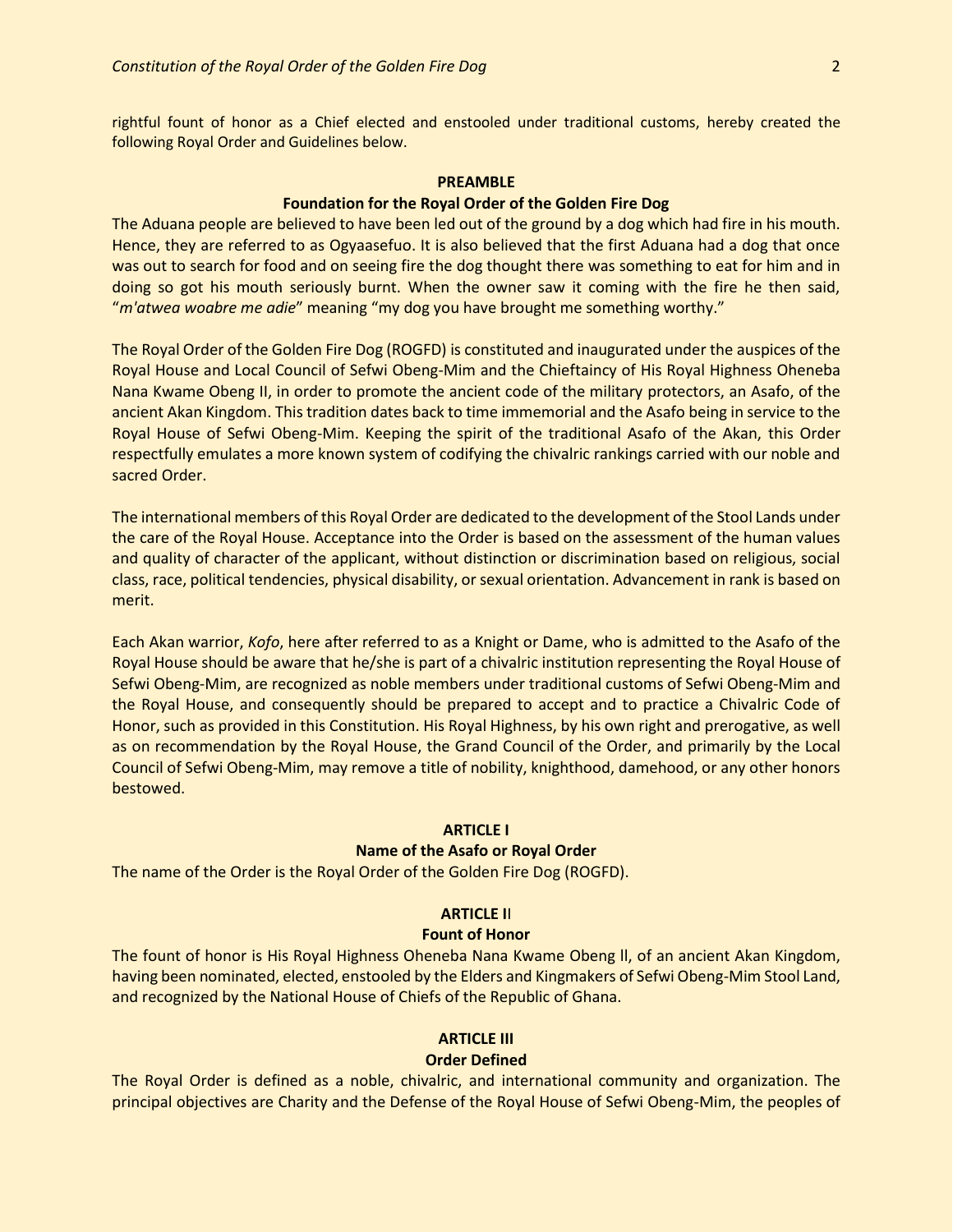the Stool Land, and those of its soil in diaspora. The Royal Order upholds the ideals of a free world and the rights of people as defined in the Universal Declaration of the United Nations. The community is made up of individuals who are distinguished by their origin, education, upbringing, capacities, and worthy deeds. While taking an established and indispensable hierarchy into account, the Royal Order adopts the principle of social equality of all its members.

## **ARTICLE IV**

## **The Guiding Principles for Knights and Dames of the Royal Order**

## Section 1: The Code of Honor

A fledgling Knight or Dame joining the Order indicates a wish to further the chivalric code of knighthood. The following principles are presented here as a guide to Knights and Dames and are based on the high noble warrior standards of old.

- Should be charitable and comfort those who are afflicted.
- Will serve faithfully and defend the rights and welfare of Sefwi Obeng-Mim, and all people around the world, courageously.
- Will forgive the follies and offense of others and sincerely embrace the love of friends.
- Will esteem truth and will never create nor participate in falsehoods.
- Needs to avoid sloth and superfluous ease. He/she will spend his/her time in the pursuit of ever virtuous action.
- Shows reverence to dignitaries and persons in authority and gives honor to those in authority.
- Will eschew riot and detest intemperance in any form, whether in his/her personal life or in the eye of the public.
- Will eschew dishonest pleasures and endeavor to do good to others.
- Will accommodate himself/herself to the humor of honest company.
- Will shun the conversation of perverse persons and behave in a modest way at all times.
- Will be sober and discreet, no boaster of his/her own acts, and not be a speaker of himself/herself.
- Will desire no excessive riches and patiently endure all worldly calamities.
- Will undertake just enterprise and defend the rights of others.
- Will support the oppressed. He/she will do everything in his/her power to provide help and succor to any who are afflicted in any way.
- Will prefer honor before worldly wealth and be just and faithful in both word and deed.

# **ARTICLE V**

## **Motto of the Order**

"*M'atwea Woabre Me Adie*", meaning, "My dog you have brought me something worthy". A kindred phraseology, "*Omnia Honore Condigno*", meaning, "Do all things with honor and worthiness".

# **ARTICLE VI**

## **The Order's Coat of Arms**

Escutcheon: On a circular shield Or, a dog, queued, statant and sinister, Brunâtre, toothed Argent and langued Gules, mouth open and flames issuant Proper, surmounting an ornate asesedwa, Sanguine and surcharged with a pair of akrafena, blades to chief in saltire, Sable.

Supporters: Behind the shield two spears in saltire Proper, headed Argent.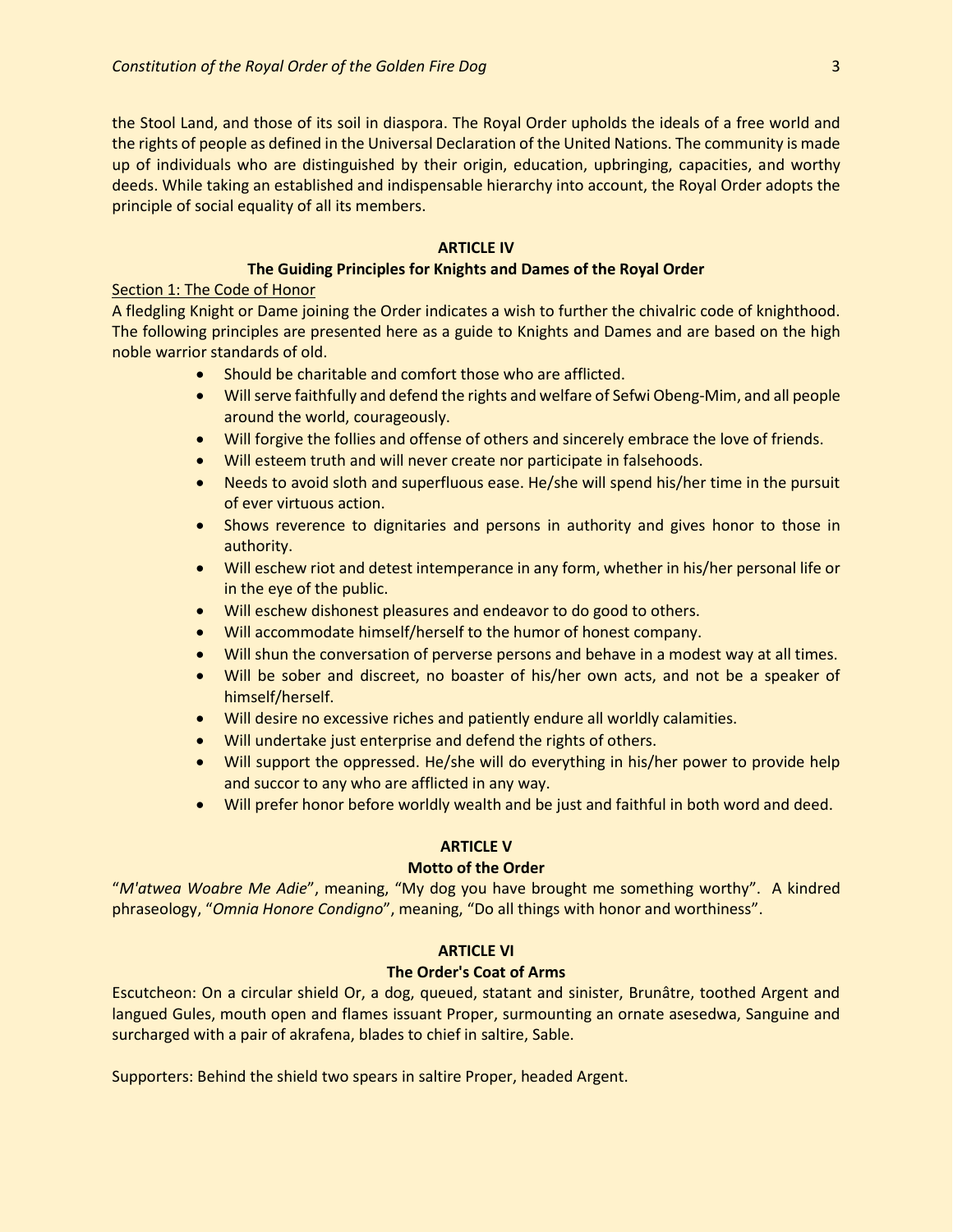#### **ARTICLE VII Seat of the Order**

The seat of the Order is the Royal House is Sefwi Obeng-Mim, under the Wiawso Traditional Area, Western North Region of the Republic of Ghana; with Magistral and Administrative Seats as decreed by the Grand Master.

# **ARTICLE VIII Governance**

#### Section 1: The Grand Master

The Grand Master is the Chief of Sefwi Obeng-Mim and Tufohene (Warlord) of the Asafo. When the Chief is enstooled and outdoored, he becomes a member of the Order and enstooled as Grand Master of this Order. He shall serve for life or until he retires.

If, because of incapacity, he is unable to serve as Grand Master, the Grand Council may call a Special Chapter General. On the advisement of the Sefwi Obeng-Mim Local Council, the Grand Council of the Order may decide to elect a Regent until the Grand Master may reassume duties or his successor is enstooled.

The Grand Master shall appoint all members of the Order's bodies under this Constitution. His approval is required for the appointment of all officers of the Order named in the Constitution, as well as in the Rules and Regulations. He is the sole authority for the creation of a Knight or Dame and bestowing the noble dignity. No member shall be admitted into the Order against the objection of the Grand Master. All members of the Order appointed to any office or dignity within the Order shall serve at the pleasure of the Grand Master.

#### Section 2: The Chapter General

The Chapter General is composed of all Knights and Dames of the Order in good standing, such good standing being confirmed in writing by the national or regional jurisdiction (Grand Priory) to which each member belongs. Each Knight and Dame of the Order in good standing shall be entitled to vote at the Chapter General. The Chapter General shall be convened by the Adontehene (Grand Chancellor) on instruction of the Grand Master or on the death of the Grand Master, or on the order of the Grand Council. When the Chapter General is convened, notice of at least one hundred and eighty (180) days of the subject matter for which such Chapter General is convened shall be given to the Asafohene of each Grand Priory.

#### Section 3: Grand Council

The Grand Council shall be the highest functioning body of the Order and shall comprise of the Head (Asafohene) of each national or regional jurisdiction (Grand Priory) or his/her designated representative (member of a Grand Priory Council, holding rank at least of Knight Commander). The Chair of the Grand Council is the Grand Master. The Grand Master may appoint a member of the Grand Magistracy to Chair in his absence. The Grand Council will meet at least every four years or on the order of the Grand Master. The Grand Council shall have the authority to call a meeting of the Chapter General on a vote of two-third of its members. The Grand Council nominates to the Grand Master members of the Grand Council to the Grand Magistracy, as well as Constitutional Council, and the Grand Master appoints at his discretion. The Grand Council elects the Asafohene General to the Grand Magistracy, and the Grand Master appoints the Asafohene General at his discretion.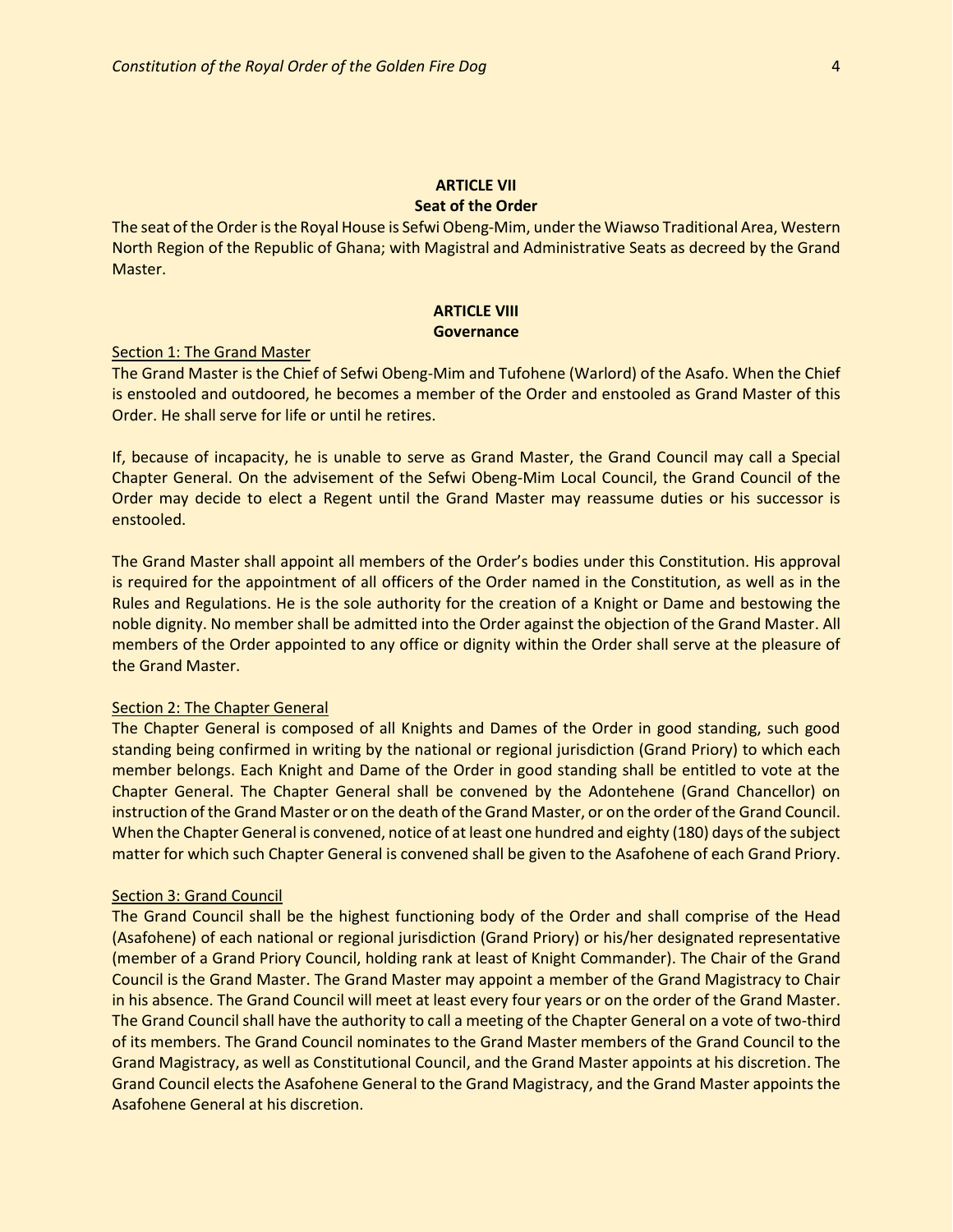#### **Section 4: The Grand Magistracy**

The Grand Magistracy is composed of the executive officers of the Grand Council and oversee the daily governance of the Order. Members ordinarily hold the rank at least Knight Grand Officer (the Grand Master has full right to make exceptions).

The Grand Magistracy shall consist of the following dignitaries of the Order:

Grand Master – The enstooled Chief of Sefwi Obeng-Mim.

Nkosuohene/hemaa (Chief of Development) and Obahemaa (Queen Mother of Development) – The highest honor that may bestowed to non-Ghanaian and independent of the Royal Orders is the Crown of Honor as a Chief or Queen Mother of Development. The bearers occupy a throne (a traditional stool or seat of power) and a traditional royal crown. The Chief and the Queen Mother's responsibility is to contribute to the development projects in the communities under the Stool Land, and with the Grand Master, represent the Sefwi Obeng-Mim Local Council.

Adontehene (Grand Chancellor) - The Adontehene serves as an appointed chief by the Grand Master. The Adontehene assists the Grand Master as an *ad-hoc* secretary of state, managing the Chancellery of all foreign affairs and diplomatic missions of the Order, and representing the Grand Magistracy to all official or strategic third parties. The Adontehene also organizes and mobilizes various offices and agencies of the Chancellery, according to the directives of the Grand Master, and is chief administrator of all of the Royal Orders, including being the heraldic Chief of Arms.

Nkyidomhene (Deputy Grand Chancellor) — The Nkyidomhene serves as an appointed chief by the Grand Master. The Nkyidomhene is the secretary general for internal administration and coordination of the Grand Magistracy and the Grand Council, presenting subjects for consideration, and providing records of meetings and decisions. The Nkyidomhene also assists with the administration of all Royal Orders and the work of the Chancellery.

Asafohene General – The Asafohene General is the first among equals of the appointed Asafohene who oversee the member associations of the Order in specific regions. The Asafohene General assists the Grand Council in fulfilling the chivalric missions of the Order, in the supervision of Grand Priories, Commanderies, and of Knights and Dames in their appointed region, and reports to the Grand Council on the state and life of the Order.

Afotuohene (Grand Justiciar) – The Afotuohene is an arbitrator, lawyer, or mediator of academic scholarship thereby serving as in-house adviser in those areas. The Afotuohene is an appointed chief who oversees the mediation and arbitration process for internal complaints or disputes, as well as overseeing the disciplinary process of members under the Rules and Regulations.

Grand Treasurer — The Grand Treasurer shall administer the funds of the Order and keep appropriate records of all transactions.

The aforementioned dignitaries of the Order shall be drawn from a diversity of national jurisdictions.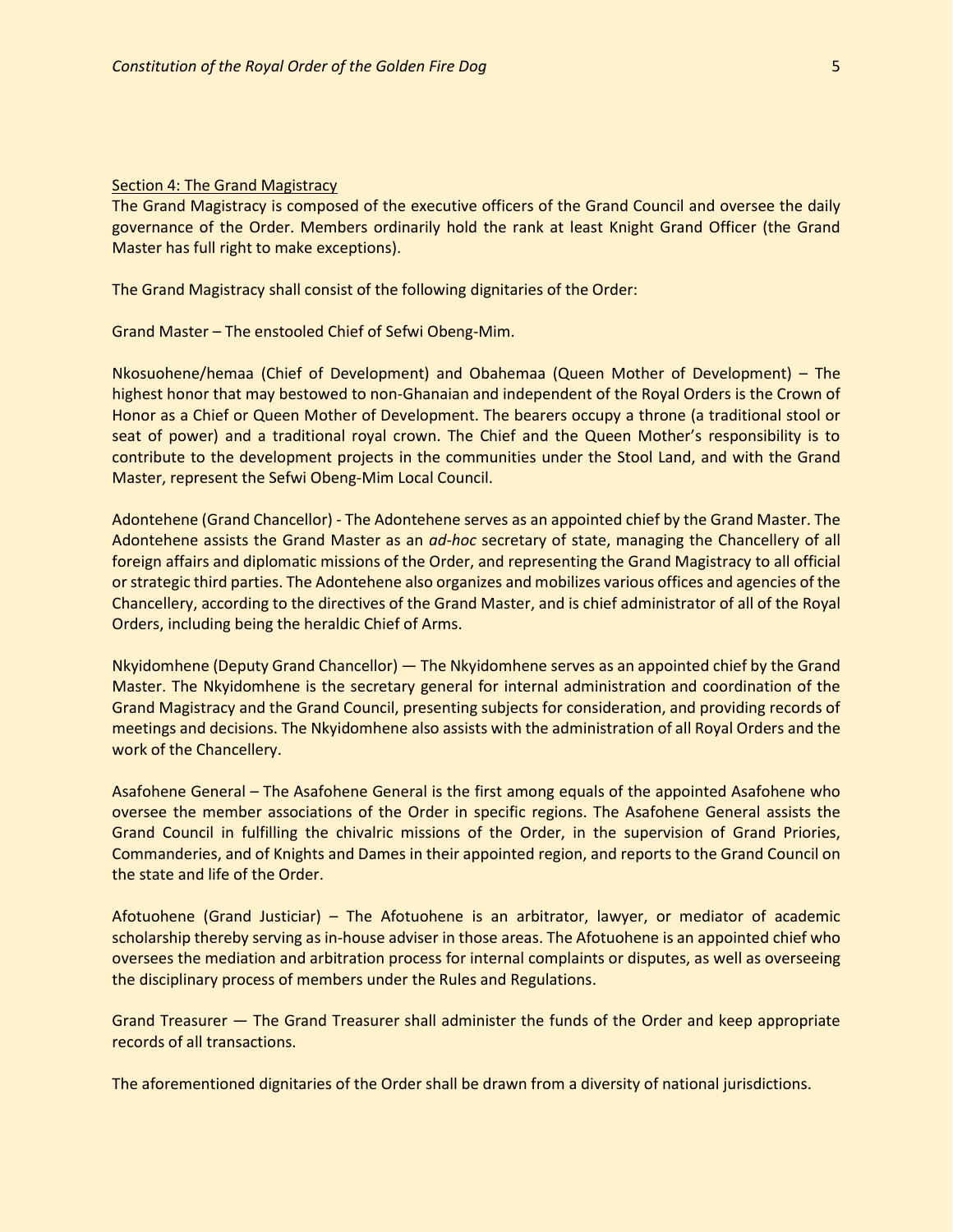Other offices may be created by the Grand Master or Grand Council and established in the Rules and Regulations of the Order.

All Decrees, Rules, Regulations, Letters Patent, and Brevets of the Order shall be issued by the Grand Master through the Chancellery.

The Grand Magistracy Meeting shall comprise all members of the Magistracy in good standing

The Grand Magistracy Meeting shall convene at least annually. It shall be summoned by the Adontehene on the order of the Grand Master. Notice of not less than one hundred and eighty (180) days being given and an agenda shall similarly be distributed in advance of such Grand Magistral Meeting.

#### Section 5: The Privy Council

The Privy Council consists of members of the Order's Grand Magistracy, appointed by the Grand Master, to advise him when so requested. Ordinarily, the Privy Council is composed of the Nkosuohene, Obahemaa, Adontehen, Nkyiodmhene, and an Asafohene.

## Section 4: The Constitutional Council

The Constitutional Council shall be a Standing Council of the Order and shall consist of the Grand Justiciar and four (4) members of the Order appointed by the Grand Master. The Constitutional Council shall be responsible for the interpretation of the Constitution, Rules, and Regulations of the Order, and for the supervision of the Legal Affairs of the Order. Any issue on which the Grand Council or Magistracy shall be unable to agree, may be referred by the Adontehene or the Grand Master to the Constitutional Council for interpretation. The Constitutional Council shall perform such other services as may be required by the Grand Master or by the Grand Magistracy. The Constitutional Council shall elect one of its members Chairperson.

#### Section 5: The Chancellery

The Chancellery is the Chancellery of all Royal Orders and is composed of the Adontehen, Nkyiodmhene, and any required offices, agencies, commissions, or committees in order to fulfill the duties assigned to the Adontehen and Nkyiodmhene.

## **ARTICLE IX Associations of the Order**

## Section1: Grand Priory

The Grand Priory is the regional level of the Order lead by a Knight, holding at least the rank of Knight Grand Officer, appointed by the Grand Master as the Asafohene, or Chief of the Asafo, in that particular region.

The Grand Priory is organized similar to the Grand Council with a Grand Priory Council, officers similar to the Magistracy, as an Executive Council.

Grand Priories are created by the Grand Master, who also appoints the Asafohene to organize and administer the association of the Order in the given region.

All Knights and Dames will be appointed to a Grand Priory for association.

#### Section 2: Commanderies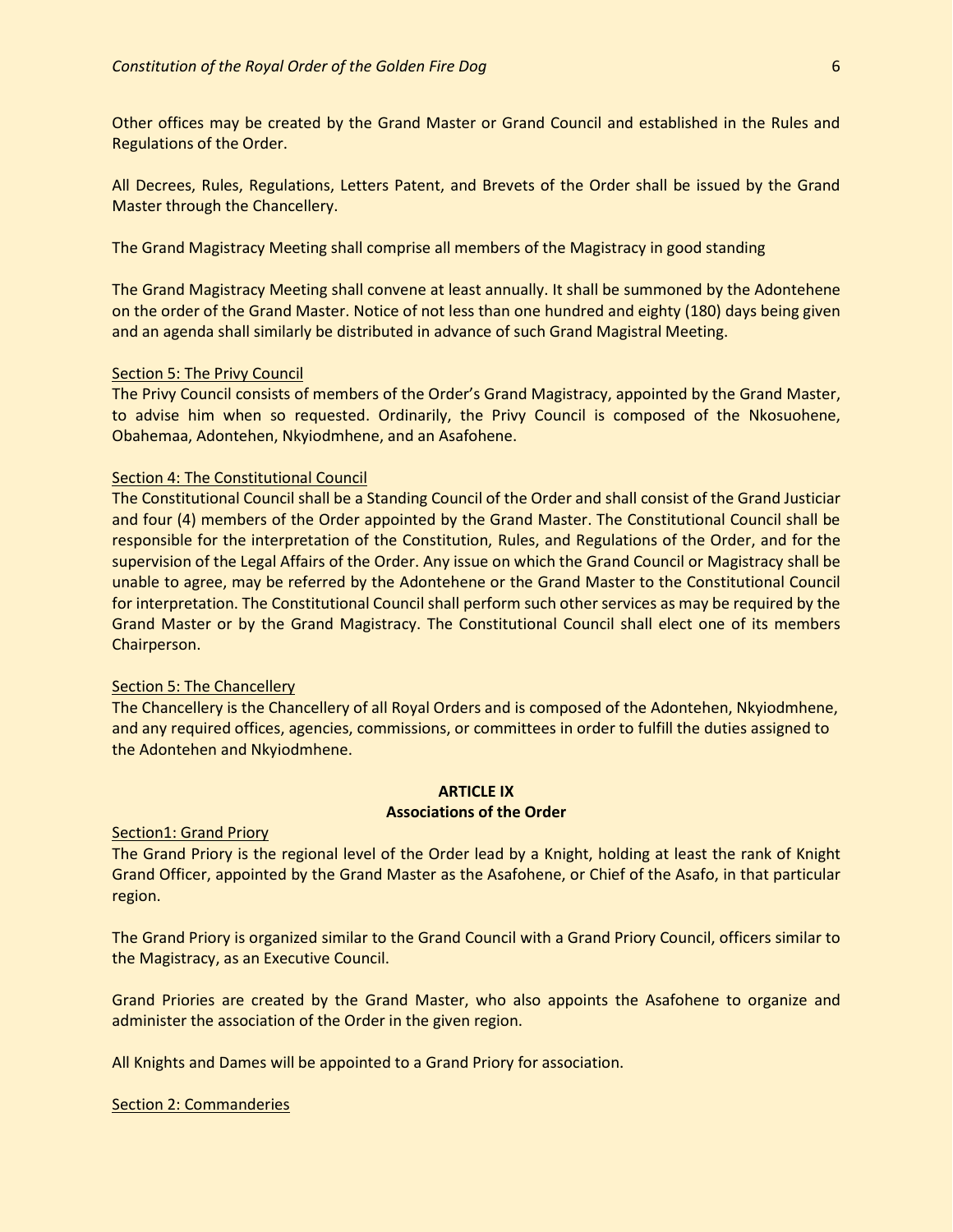A Commandery is basic sustaining organization at the local level. The Commander, a Knight holding at least the rank of Knight Commander, is the leader of the Commandery. A Commandery is established by the Asafohene and the first Commander is appointed by the Asafohene under the advisement of the Grand Priory Council.

After establishment, a Commander is elected by the Commandery Council under its own Rules and Regulations, subject to the approval of the Asafohene, who guides the activities of a Commandery of the Order.

The Commander, in turn is assisted by several officers, whose duties and functions are similar to the Grand Magistracy.

A Grand Priory may assign Knights and Dames to a particular commandery under its own association's Rules and Regulations.

## Section 5: Transfers

A knight or dame within the Order may belong to only one Grand Priory, and one Commandry. Transfer between Grand Priories is possible; however, the applicant must have the permission of both the gaining and losing Asafohene. The process must be initiated by the Knight or Dame who desires to transfer. Transfer from one Commandry to another Commandry is under the Rules and Regulations of each Grand Priory.

## **ARTICLE X**

#### **Members of the Order**

## Section 1: Admission Protocols

A person requesting admission to the Order, and to be invested as a Knight or Dame, should be aware that he/she will become a part of a dynastic chivalric institution representing the Royal House of Sefwi Obeng-Mim and are recognized as a noble member of the Royal House under the traditional customs of the Sefwi Obeng-Mim council. Those who receive the accolade of "knight" or "dame" are *ɔkofo* of the Royal House's Asafo. From Twi, the title K*ofo* may be translated into English as "warrior" or "knight/ dame".

#### Section 2: Qualifications

Acceptance into the Order is based on the assessment of the human values and quality of character of the applicant, without distinction or discrimination based on religious, social class, race, political tendencies, physical disability, or sexual orientation.

I. The following are among the desired qualifications for membership in the Order:

- To be at least 18 years of age for rank of Member, and 21 years or older for rank of knight/dame and higher ranks. 2
- To be a stable person holding a dignified and steady employment.
- To be morally and socially well considered.
- To be practitioners of any learned profession or members of the Armed Forces.
- To be retired persons or veterans of military service.
- To be persons considered socially and professionally as capable, just, honest, compassionate, and courageous.

<sup>2</sup> Amended 19 June 2021.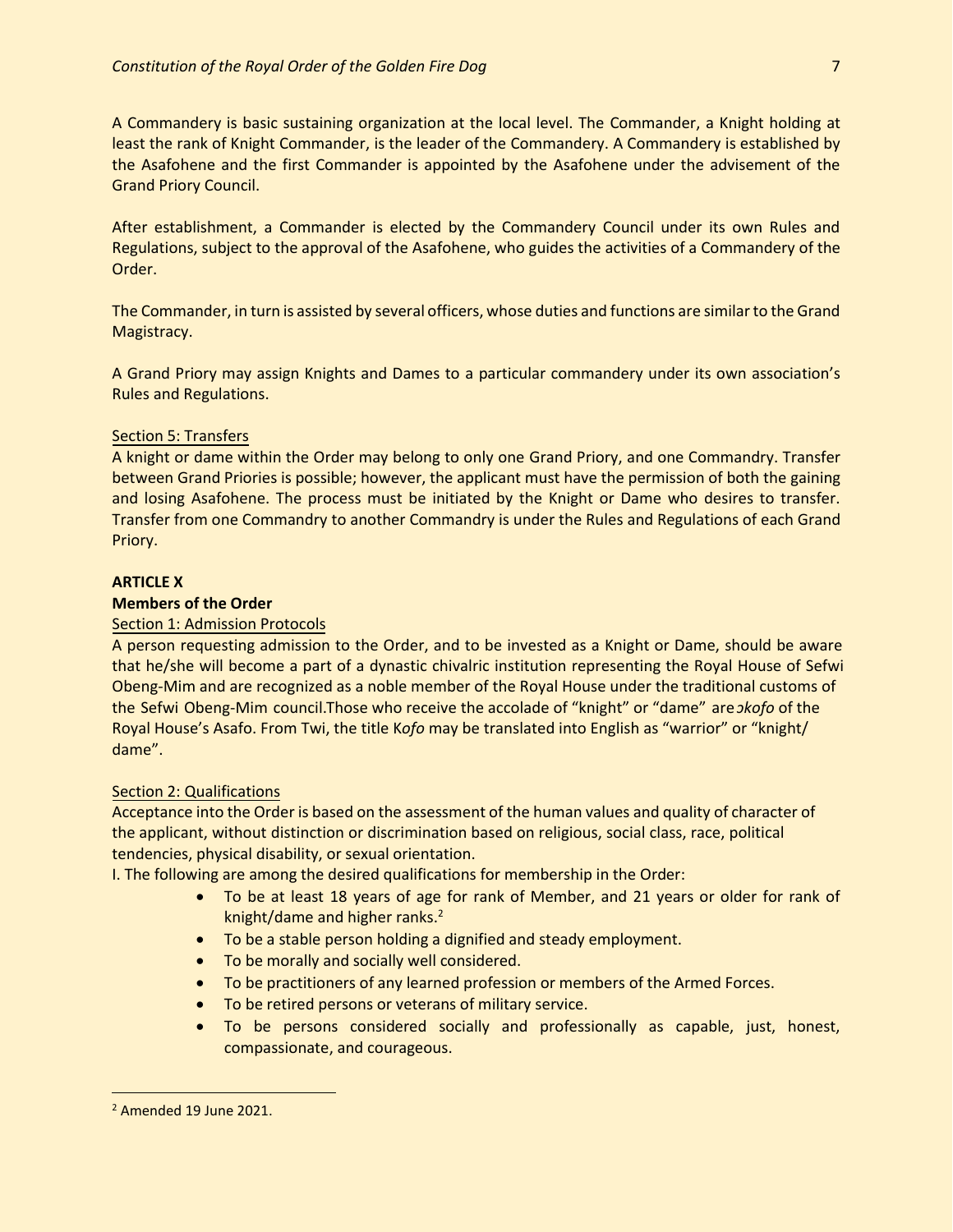• To be persons willing and having the economic capacity to pledge; meeting successfully at least the minimum amount of contribution.

#### II. The following are impediments for attaining membership

- To be employed or follow professions or the lifestyles that could be viewed as dishonorable by generally accepted standards.
- These are automatic disqualification criteria for candidates with intention to use, mislead, or misrepresent: Falsified or faux royal, aristocrats, or nobility titles; Falsified or faux awards, honors, orders, etc.; Falsified or faux academic titles and academic degrees.

## Section 3: The Process of Nomination, Honorarium Passage Fees, and Annual Membership Dues

A Petition for Membership may be submitted by any Member of the Royal Order for any individual who meets the nomination criteria. The Nominator must be a member in good standing of the Royal Order of the Golden Fire Dog of the Royal House of Sefwi Obeng-Mim.

The Petitioner completes a Petition in accordance with the Grand Council's Rules and Regulations. If the Petition is approved by the Grand Council, and Petition is recommended to the Grand Master by the Grand Council, and the Honorarium Passage Fee shall be discussed with the petitioner as well as incoming rank.

Honorarium Passage Fees are subject to annual revision based upon the recommendation of the Grand Council in accordance with the Constitution of the Royal Order. This fee is used to support the projects of the Order which benefit Sefwi Obeng-Mim. In extraordinary cases of need, payment of fees may be waived at the discretion of the Grand Council.

Advancement within The Royal Order is based upon merit and the individual's activities within the Order, not through monetary donation; contingent only upon the recommendation of a regional Grand Officer of a Grand Priory, the Adontehene, the Grand Council, and the Royal House of Sefwi Obeng-Mim.

Annual membership dues are under the jurisdiction of each Grand Priory.

Grand Collar Knights and Dames of this Royal Order shall make a thanksgiving offering annually (*aseda*) on the anniversary of the enstoolment of Chief Oheneba Nana Kwame Obeng II. Minimum suggested donation will be set by the Privy Council and communicated to all members by the Adontehene.

#### Section 4: The Ranks of the Royal Order

In order of ascension:

Kofo or Knight/Dame, Royal Order of the Golden Fire Dog (KG/DG);

Kofo or Knight/Dame, Commander of the Royal Order of the Golden Fire Dog (KCG/DCG); Kofo or Knight/Dame, Grand Officer of the Royal Order of the Golden Fire Dog (KGOG/DGOG); and Kofo or Knight/Dame, Grand Cross of the Royal Order of the Golden Fire Dog (KGCG/DGCG). Kofo or Knight/Dame, Grand Collar of the Royal Order of the Golden Fire Dog (GCG)

# Section 5: Style, Title, and Address of the Knight or Dame

This Order confers nobility upon the member. Each member bears the traditional title of *Kofo* which means "Warrior". This may also be translated to the common title and honor of "Knight" and "Dame", which is granted to all members of the Order regardless of rank.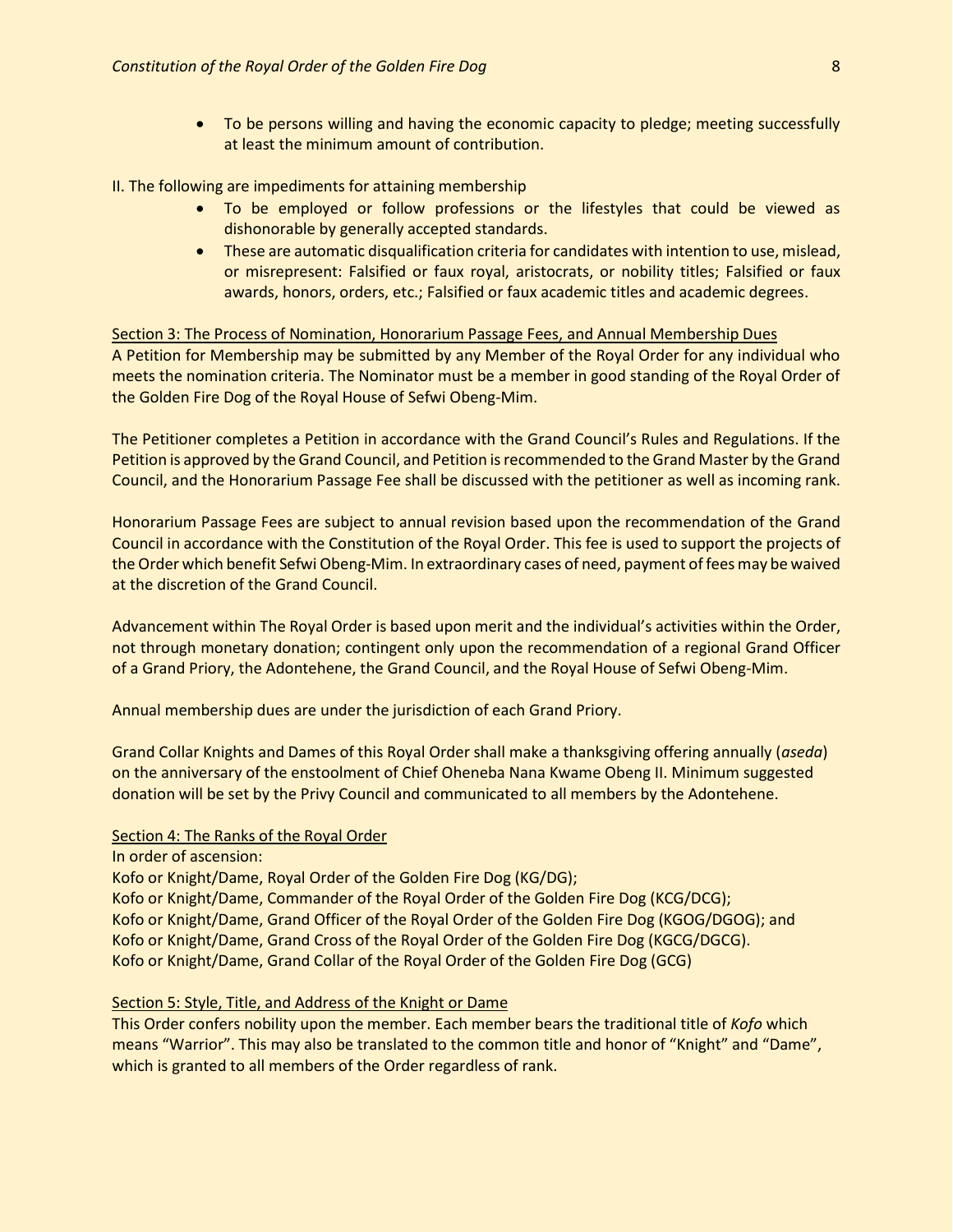The title and honor shall be issued by Letters Patent. Rank shall be assigned by a Brevet. These are issued by the Grand Master through the Chancellery.

The title and honor are not inheritable.

All members of the ROGFD are entitled to the style of "His/Her Excellency" with the appropriate postnominals. Therefore, for instance, the full style, title, and name of a holder of the Grand Cross is "His/Her Excellency (H.E.) Kofo/Knight/Dame First Name Middle Name Second Middle Name [if any] Surname, KGCG".

If the Letters Patent or Brevet for a particular recipient contains a different style, title, and address than the above, the Letters Patent or Brevet will triumph only for that particular recipient.

There is no courtesy title for the lawful spouse or children of a member of the Order. However, the lawful spouse of a member of the Order is noble for as long as the spouse is married to the member or is the widow/widower of the same. Yet, the children of the member are not noble.

At request, titles may be granted as "honorary" and issued as such in Letters Patent.

#### Section 6: Degradation

His Royal Highness, the Grand Master, by his own right and prerogative, as well as on recommendation by the Royal House, Grand Council, Grand Priories, and specifically the Sefwi Obeng-Mim Local Council, may remove a knighthood, damehood, or any other honors bestowed.

## **ARTICLE XI**

# **Renunciation of Title**

The title and honor may be renounced by a Knight or Dame at any time and for any cause. The renunciation must be in writing and witnessed by two individuals not related to the current Knight or Dame. Both witnesses should sign and date the renunciation along with the renouncing Knight or Dame, and the document should be delivered to the Adontehene.

# **Article XII**

# **Heraldic Privileges**

By the right and privileges conferred through Letters Patent, the noble Knights and Dames of the ROGFD have a Royal Warrant to use particular heraldic devices related to this Order and the Royal House. A heraldry guide will be provided by the Chancellery.

As the custom of other Royal Houses around the world, a member shall submit a copy of their arms to the Adontehene, as Chief of Arms, for review if the Knight or Dame seeks to adopt the Royal House and Orders particular heraldry devices. With the Adontehene's approval, the achievement will be registered on the Royal House's Roll of Arms, which may be published and public.

With the Knight or Dame's achievement recorded by the Adontehene, they may register their arms with the Heraldry Society of Africa, the international Armorial Registry, or any other registries.

# **ARTICLE XIII**

#### **Uniforms and Insignia**

Section 1: Uniforms and Insignia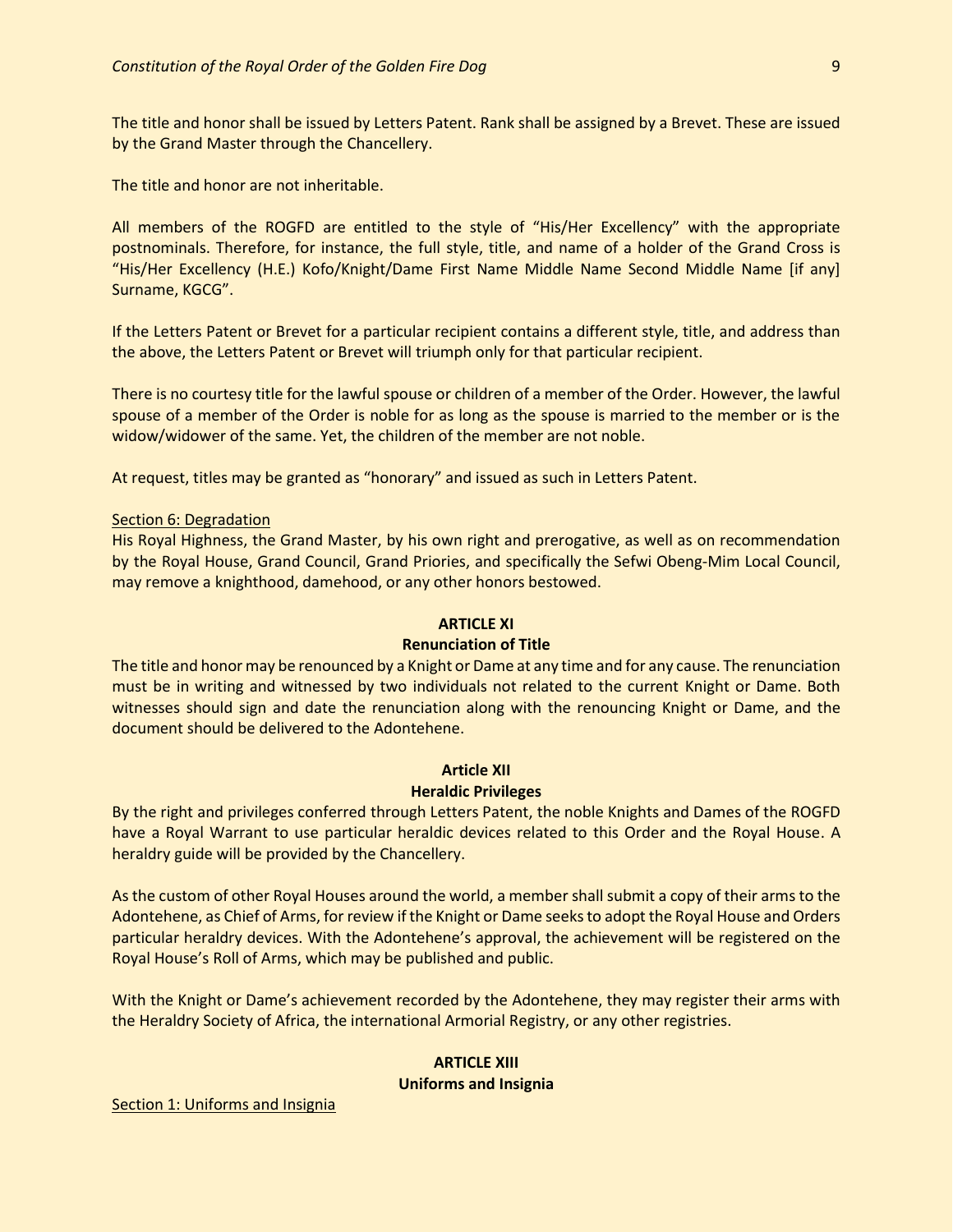The uniform, insignia and armorial bearings of the Order shall be as prescribed by the Grand Master and shall be promulgated in the Rules and Regulations of the Order, making allowance for the traditions of regions and national jurisdictions.

The insignia of the Royal Order shall be a medal designed to wear as full or miniature by the Grand Master and holders of the honor. The medal, in full or miniature size, shall be worn by members where the wearer is representing the Royal House or the Order, or meetings at which similar decorations are worn. The fullsized medal is to be worn on the left pocket with business attire. Ladies may wear the medal fastened to the left side of their attire at a convenient location. Members attired in military uniform should wear the medal in accordance with the requirements of the service or branch in which they are serving. Full-sized medals are not worn with civilian evening dress. The miniature of the medal should be worn on the left lapel, in accordance with standard rules of dress, either alone, or with other miniatures, mounted on a bar or another holder. Ordinarily, miniatures are worn only with formal and semi-formal attire (i.e. white tie and black tie).

## Section 2: Awards

A system of awards for acts of valor, for distinguished service, or for periods of outstanding service were in existence in the military forces of many ancient peoples. The Grand Master recognized the need for an appropriate awards system apart from promotions. The Grand Master may create and bestow awards and honors to Knights and Dames of the Order for various achievements or to memorialize events. These awards honor members of the Order, and in certain instances, non-members, for single acts of valor, distinguished or meritorious service, or long and faithful service to the Order. The Chancellery shall be the stewards of the system of awards.

Each Grand Priory may create a system of awards under their own Rules and Regulations as long as the awards are consistent with the nature and purpose of this Order.

# **ARTICLE XIV Validity of Acts**

#### Section 1: Chapter General

Every act of the Chapter General shall be valid when the same shall have been affirmatively approved by majority of the members present.

## **Section 2: Grand Council and Grand Magistracy**

Every act of the Grand Council and Grand Magistracy shall be valid when the same shall have been approved by majority of those present.

#### Section 3: Proxy Voting

Voting by proxy shall not be permitted at any meeting.

## Section 4: Electronic Meetings

Members of the various councils of governance named in this Constitution may participate in meetings of those governing councils through electronic communications, videoconferencing, teleconferencing or other available technology which allows the members to communicate simultaneously or sequentially. Participation in a meeting pursuant to this subsection constitutes presence in person at the meeting. Each Council of Governance shall create a policy for such meetings to ensure every participant is able to be part of deliberations and exercise their voice and vote.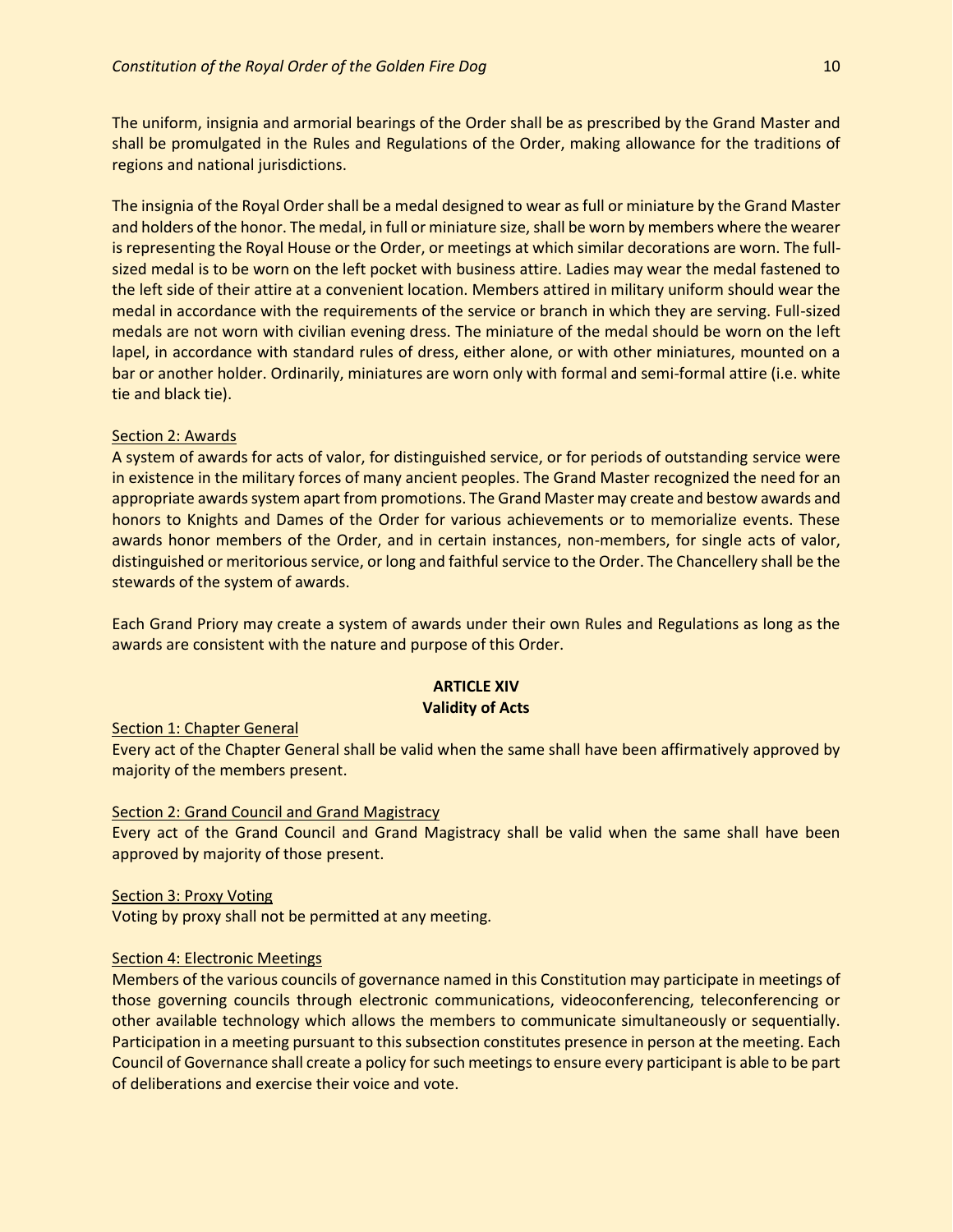## **ARTICLE XV Amendments to the Constitution**

The Constitution of the Order may be amended at the will of the Grand Master. If amended, the Constitution shall be published and distributed to all members of the Order, at which time the amendments come into effect. Amended Constitution shall be posted and distributed at the latest the 4<sup>th</sup> Sunday of November.

#### **ARTICLE XVI**

## **Rule and Regulations of the Order**

The Grand Master may promulgate such Rules and Regulations not inconsistent with any provisions of this Constitution, as may be necessary or desirable for the government of the Order.